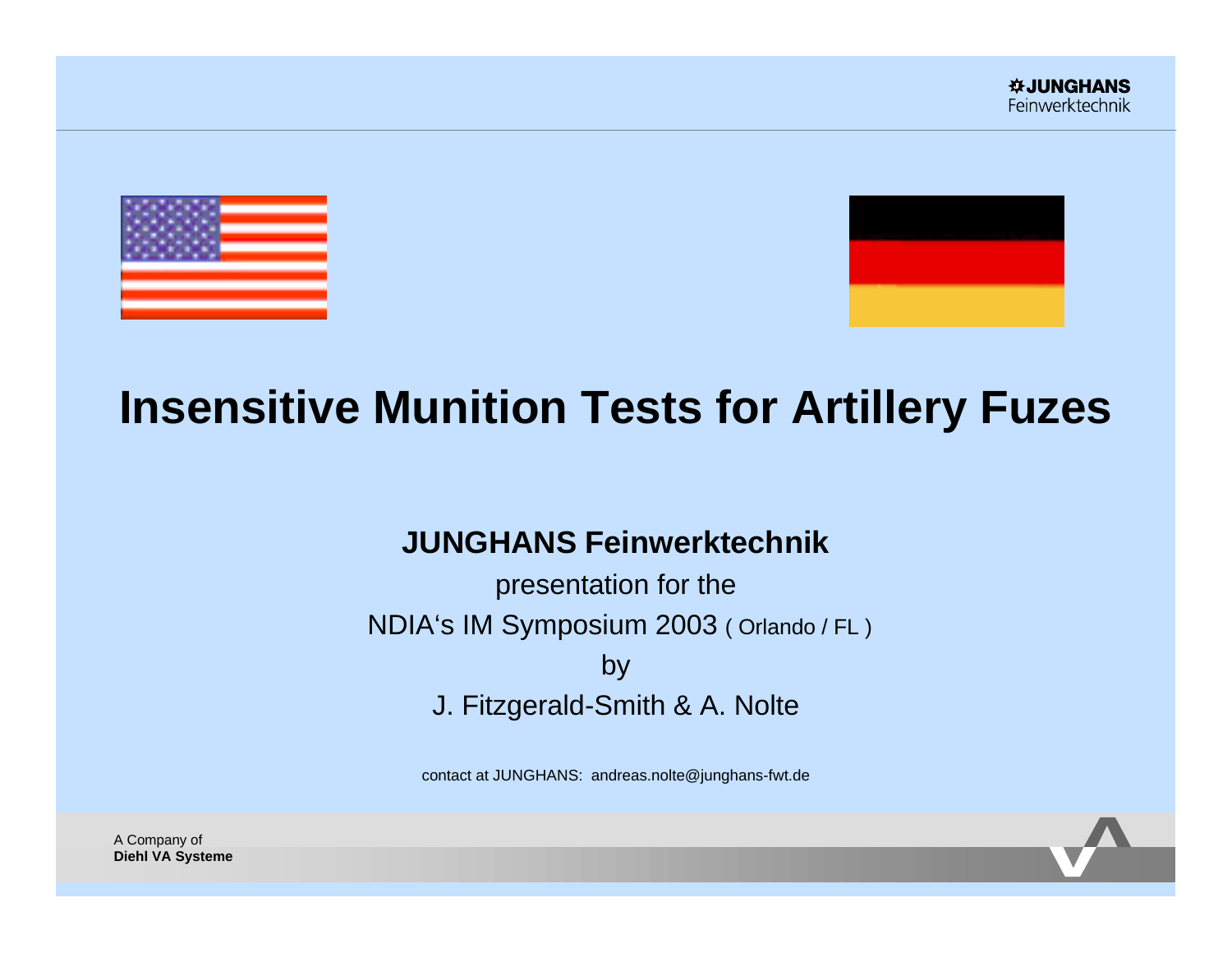## **Contents**

- 1. Background
- 2. Aim
- 3. Fuze Description and Packaging
- 4. IM Test Programme
- 5. Key Issues concerning the testing
- 6. IM Full Scale Tests
- 7. Measurement of the Results
- 8. IM Test Results and Assessment
- 9. IM Signature
- 10. Conclusions

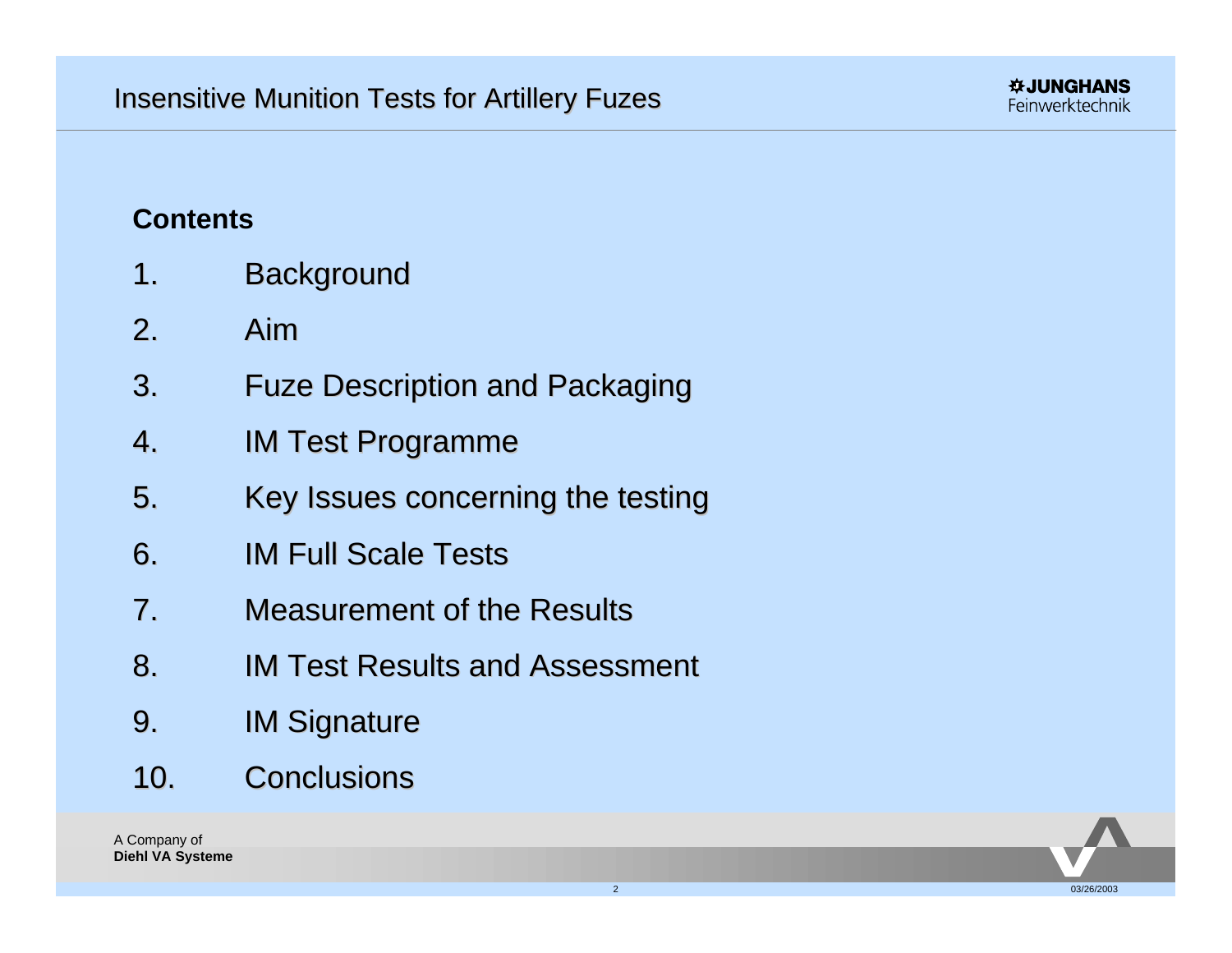## 1. Background

- Dutch Army Contract for the DM 84 artillery multi option fuzes required JUNGHANS to conduct full scale IM Testing
- The Tests are part of the type classification programme for the fuze and also to provide an IM Assessment
- Full Accordance with STANAG 4439

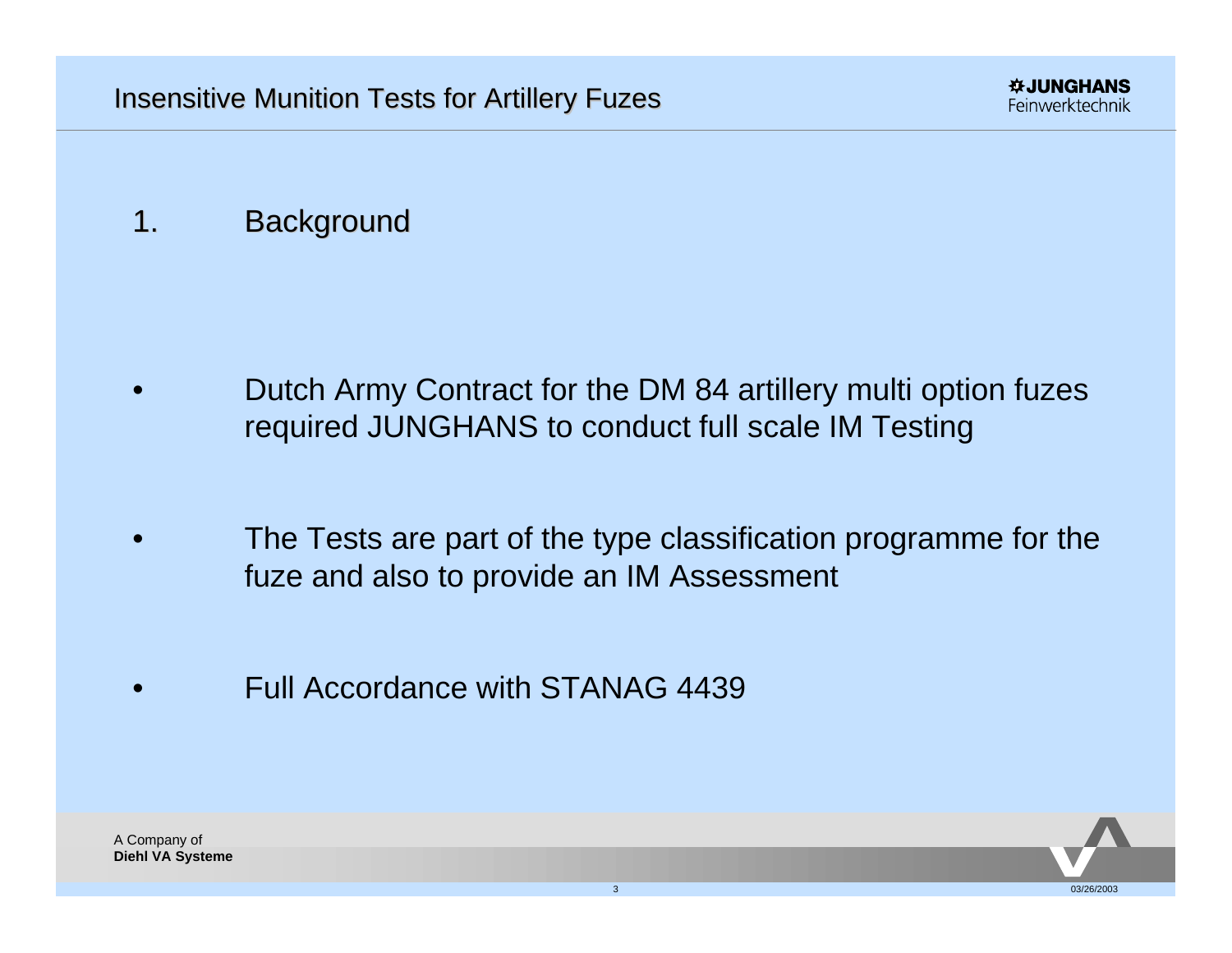2. Aim

- Provide a description of a full scale IM testing programme process
- Illustrate the difficulties of providing an IM Assessment against the various types of response specified in the STANAGs from this case study
- Involving small quantities of explosives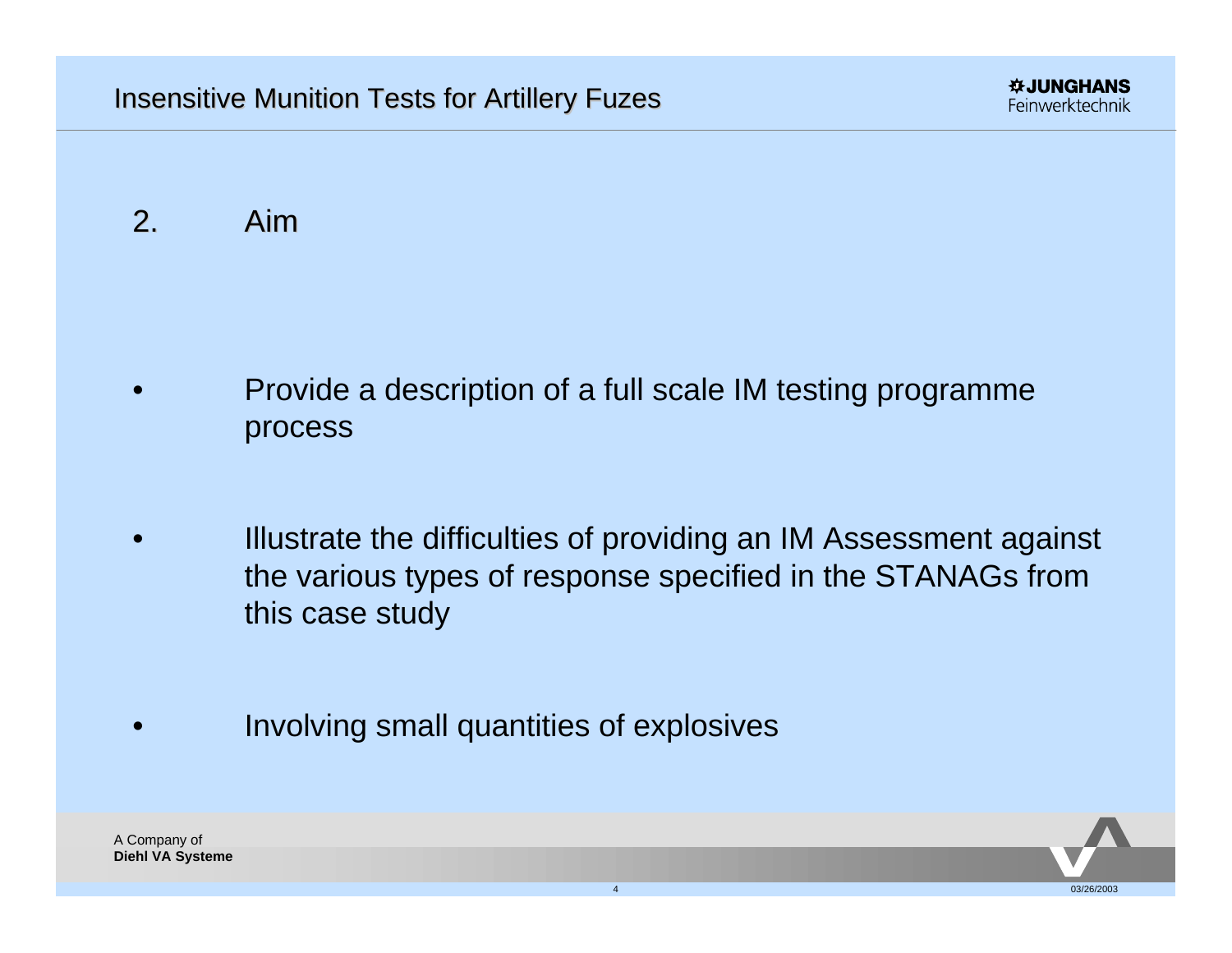3. Fuze Description and Packaging

## **3.1 DM84 - multi option fuze for Artillery / 120 mm rifled mortar weapons**



- Functions: Prox. / Time / PD / PD Delay
- Inductively Settable
- Overflight Safety T-3
- Not Jammable
	- Fielded in Germany, Canada, Denmark and under production for the Dutch Army
- DM84 also for 120 mm rifled mortars
- DM84 with 2nd HOB ( 4m + 10m )
- Flick-Ramming Safe
- mechanical back-up
- RDX / TNT booster ( 25 gr. )
- more than 250.000 ea. produced

#### **This fuze was also presented at NDIA in 2000**



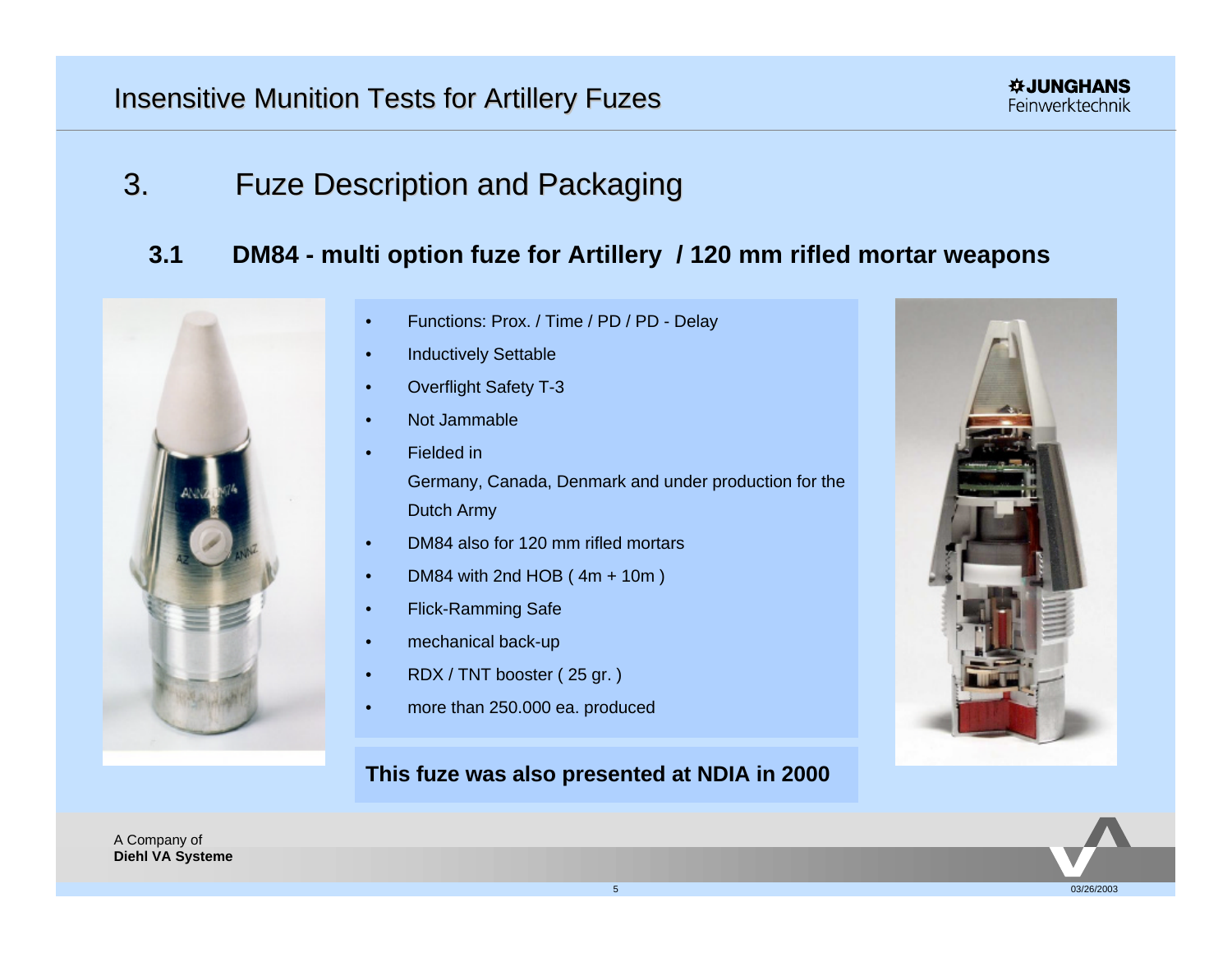## 3. Fuze Description and Packaging

### **3.2 Packaging versions**

*Packing as for Dutch Army Contract*







## **Metalbox (M2A1) with foam furnituring**

**Plywood Box with Carton containers per single fuze**

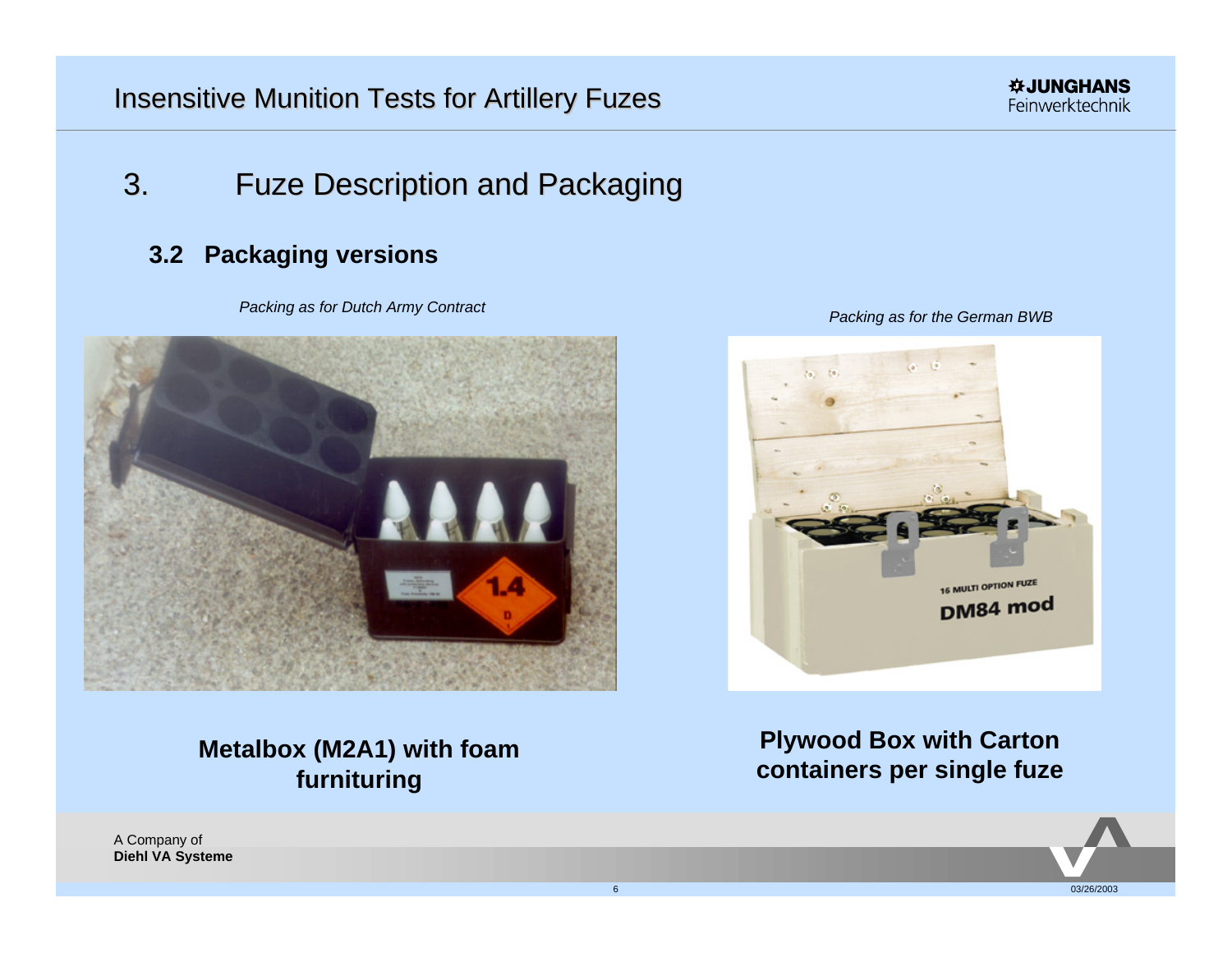# 4. IM Test Programme

Following The Netherland's THA ( Thread Hazard Assessment )the fuzes were required to be tested against these environments:

- Fast Heating ( Liquid Fuel Fire Test of STANAG 4240 )
- Slow Heating ( Slow Heating Test of STANAG 4382 )
- Small Arms Attack ( Bullet Impact Test of STANAG 4241 )
- Shape Charge Weapons Attack ( Shape Charge Jet Test of STANAG 4526 )
- Detonation in Magazine ( Sympathetic Reaction Test of STANAG 4396 )

Note:

Tests conducted against latest STANAG versions and certain recommendations from the NIMIC IM Testing workshop of 1997

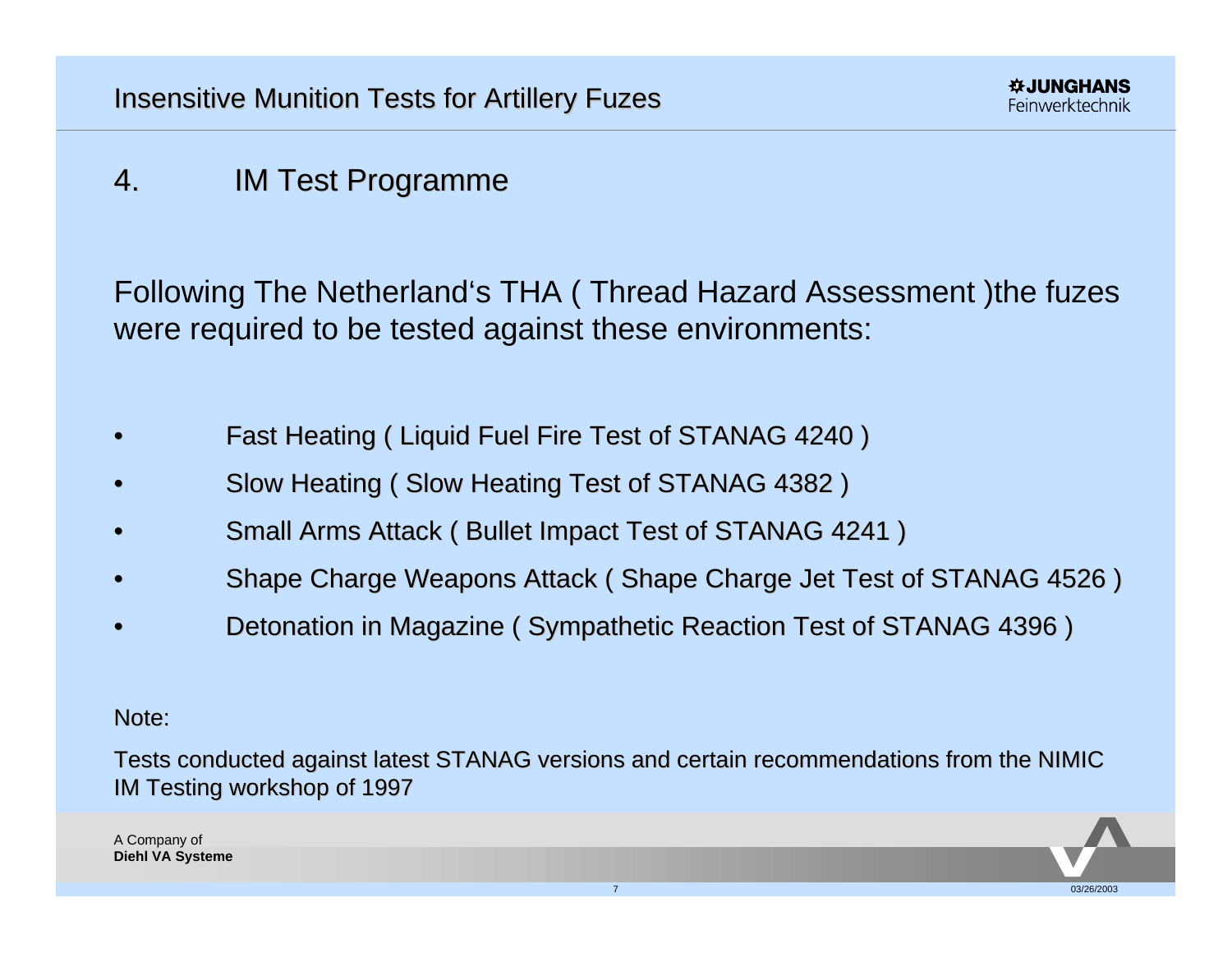- 5. Key Issues Concerning The Testing
- 5.1 Interpretation of IM Test Regime, Guidance on test Tailoring and cost-effective testing demands specialist knowledge from NSAA or assistance from NIMIC
- 5.2 Lack of information on explosive outcome from small scale testing required "guestimates" for instrumentation positioning
- 5.3 COTEC, part of the Shrivenham University / UK, was able to provide excellent expertise in ensuring measuring data devices were correctly positioned and tested prior to the tests
- 5.4 Dependance on such level of expertise requires detailed documentation for best practices as already recommended in the NIMIC workshop of 1997 and provided by COTEC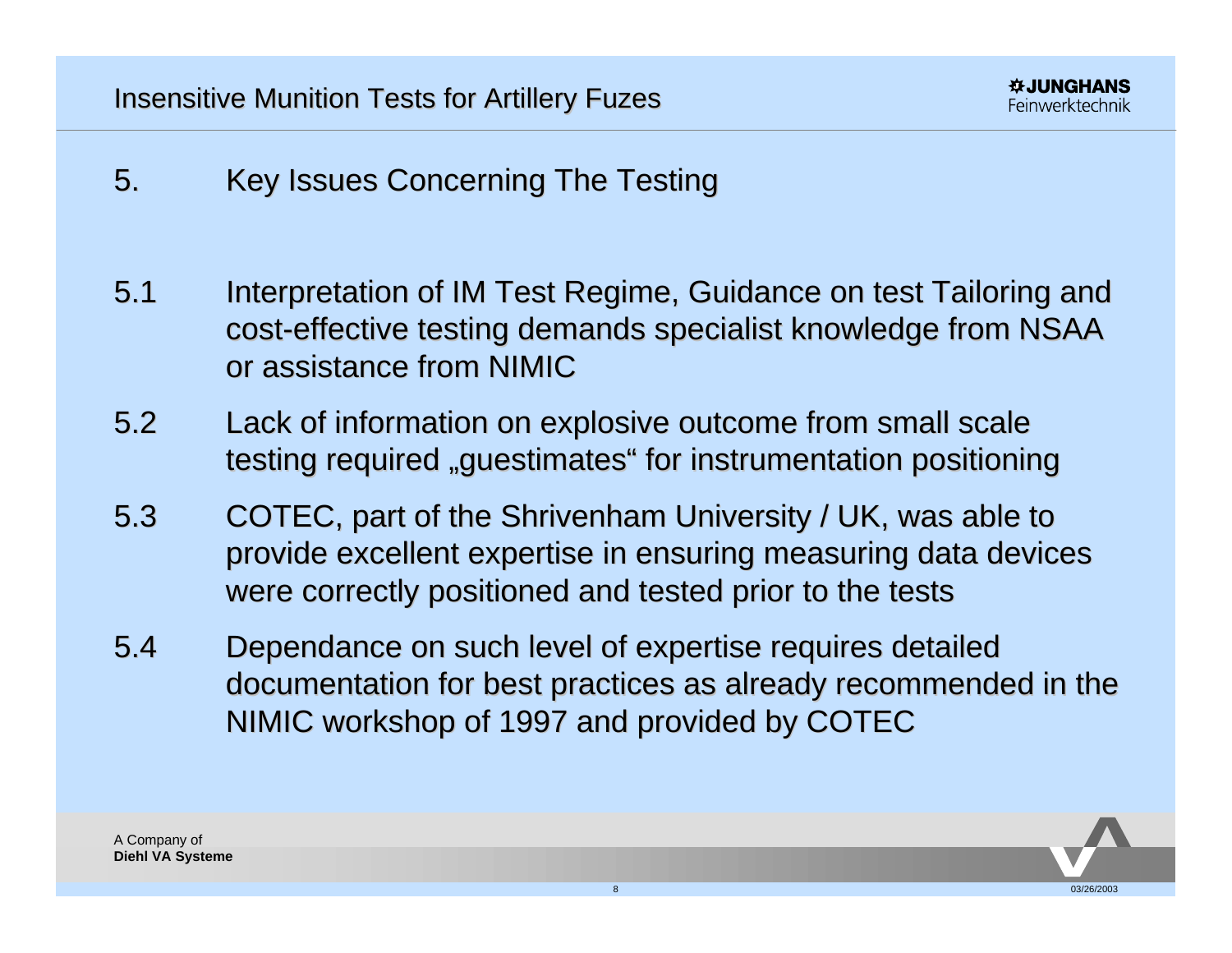# 6. Contents of IM Full Scale Tests

- 40 fuzes in Liquid Fuel Fire Test 4 tests (3x NL / 1x GE configuration)
	-
	- -
		- 25 fuzes in Sympathetic Reaction Test 4 tests (3 x NL / 1x GE configuration)

- 8 fuzes in Slow Heating Test 1 test ( NL configuration preconditioned to +63<sup>°</sup>C. )
- 24 fuzes in Bullet Impact Test 3 tests (NL configuration 3 orientations of attack)
	- 8 fuzes in Shape Charge Jet Test 5 tests (4 on single fuze 1 on NL box)
		-

Total qty. of 105 fuzes tested against the various environments !

#### Note:

When tests are repeated, consideration should be given to correcting positioning of instrumentation, gauges and cameras or improving the opportunity for retrieving further data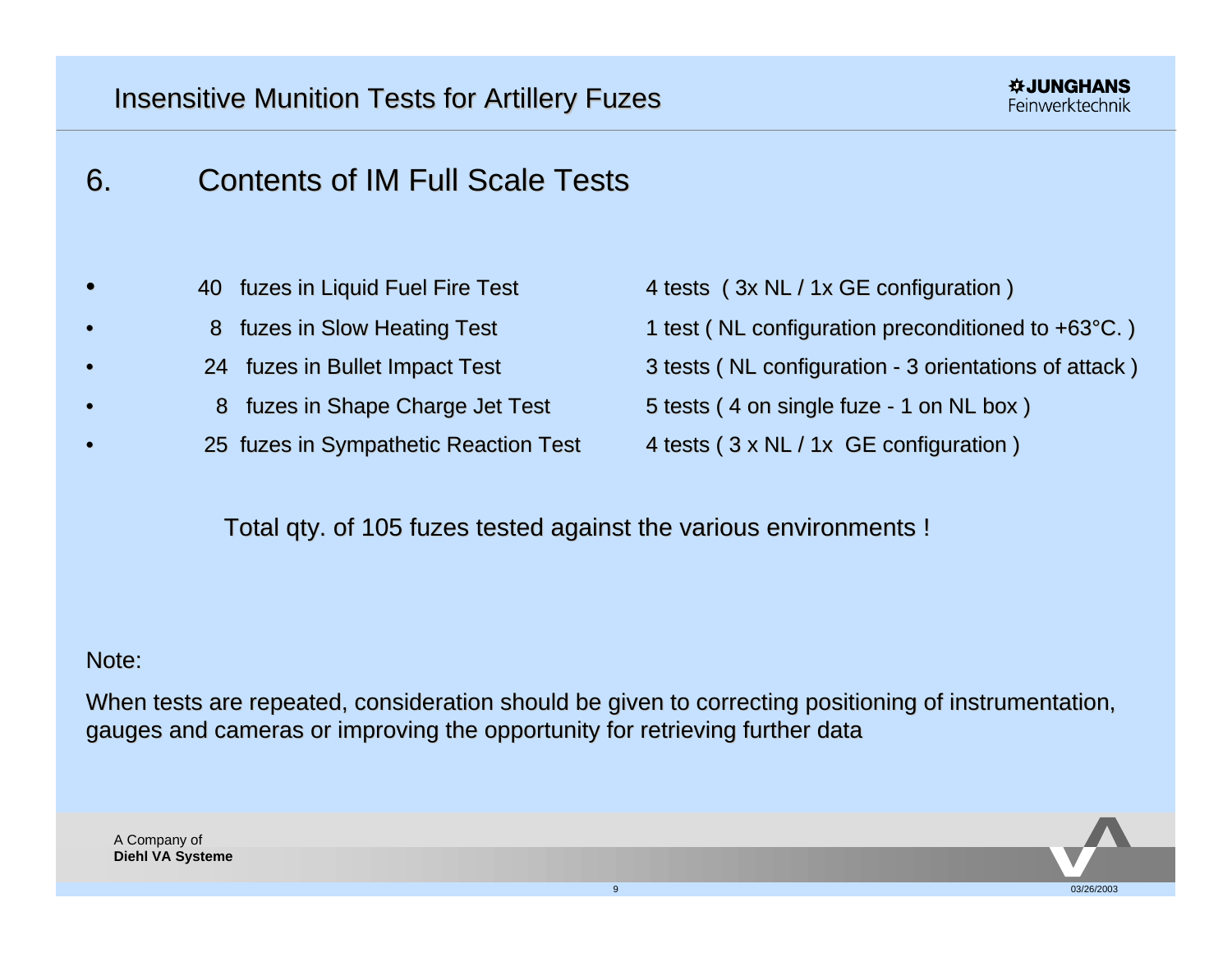7. Measurement of the Results

To maximize the collection of data following instrumentation was employed:

- **Blast pressure gauges at distances positioned at distances of 2 m, 5 m and 15 m**
- **Digital video camera**
- **High speed video**
- **35 mm camera**
- **Metal witness plates**
- **Fragment screens**
- **Heat flux gauges (added for the Fast Heating Test conducted on the fuzes in the GE packaging)**

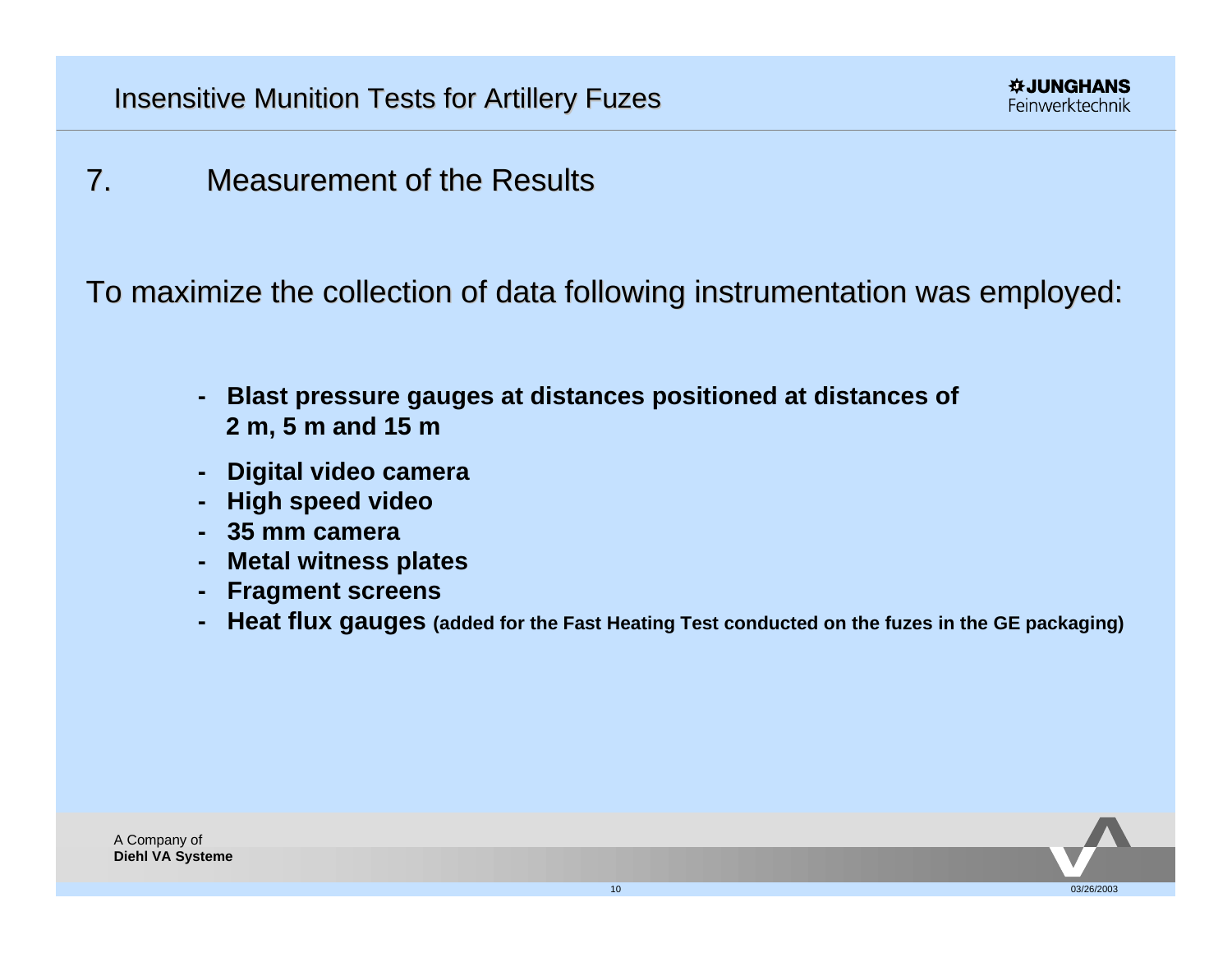## 8. IM Test Results and Assessment

| <b>Type of Test</b>              | <b>Results of Pressure Readings</b> |                            |                     | <b>Heat Flux</b>       | Fragment             | Time to    | Type of                                 | Level of        |
|----------------------------------|-------------------------------------|----------------------------|---------------------|------------------------|----------------------|------------|-----------------------------------------|-----------------|
|                                  | 2m                                  | 5 <sub>m</sub>             | 15 <sub>m</sub>     | Readings at 5m         | Projection           | Reaction   | Reaction                                | Response        |
| Liquid Fuel Fire 1 NL            | n.a.                                |                            | 11.2 mBar 30.8 mBar |                        | 13 m.                | $2:27$ min | <type iii<="" td=""><td>L15</td></type> | L15             |
| Liquid Fuel Fire 2 NL            | n.a.                                | 11.2 mBar $\vert$ 9.1 mBar |                     |                        | 12 m.                | 2:48 min.  | <type iii<="" td=""><td>L15</td></type> | L15             |
| <b>Liquid Fuel Fire 3 NL</b>     | n.a.                                | n.r.                       | n.r.                |                        | 12 m.                | 5:29 min.  | $<$ Type IV                             | L15             |
| Liquid Fuel Fire 4 GE            | n.a.                                | n.r.                       | n.r.                | $20.000$ Watts/sqm     | 15 m.                | 20:00 min. | Type V                                  | $L5 - L15$      |
| <b>Slow Heating</b>              | n.r.                                | n.r.                       | n.r.                | at 180° C. ----------> |                      | 39.7 hrs.  | Type III                                | L <sub>15</sub> |
| <b>Bullet Impact 1</b>           | n.a.                                | 6.1 mBar                   | 0.7 mBar            |                        |                      |            | Type 5                                  | L5              |
| <b>Bullet Impact 2</b>           | n.a.                                | n.r.                       | n.r.                |                        |                      |            | N.R.                                    | L <sub>5</sub>  |
| <b>Bullet Impact 3</b>           | n.a.                                | n.r.                       | n.r.                |                        |                      |            | N.R.                                    | L5              |
| Shape Charge 1                   | 238 $mBar$                          | n.r.                       | n.a.                |                        |                      |            | Type I                                  | L <sub>50</sub> |
| <b>Shape Charge 2</b>            | 273 $mBar$                          | n.r.                       | n.a.                |                        |                      |            | Type I                                  | L <sub>50</sub> |
| Shape Charge 3                   | n.a.                                | 209 mBar                   | n.r.                |                        |                      |            | Type I                                  | $L_{50}$        |
| Shape Charge 4                   | n.a.                                | 161 mBar                   | n.r.                |                        |                      |            | Type I                                  | L <sub>50</sub> |
| Shape Charge 5                   | n.a.                                | 133 mBar                   | n.r.                |                        |                      |            | Type I                                  | L <sub>50</sub> |
| Sympathetic Reaction 1 NL        |                                     | 486 mBar 10.5 mBar         | n.r.                |                        |                      |            | Type I                                  | L <sub>50</sub> |
| Sympathetic Reaction 2 NL        | n.r.                                | n.r.                       | n.r.                |                        |                      |            | Type I                                  | $L_{50}$        |
| Sympathetic Reaction 3 NL        | n.a.                                | 161 mBar                   | n.r.                |                        | one box ejected 2 m. |            | Type I                                  | L <sub>50</sub> |
| <b>Sympathetic Reaction 4 GE</b> | n.a.                                | n.r.                       | n.a.                |                        |                      |            | N.R.                                    | L <sub>5</sub>  |

Note:

Assessments based on measured readings and at distances closer than required for categorizing these reaction types

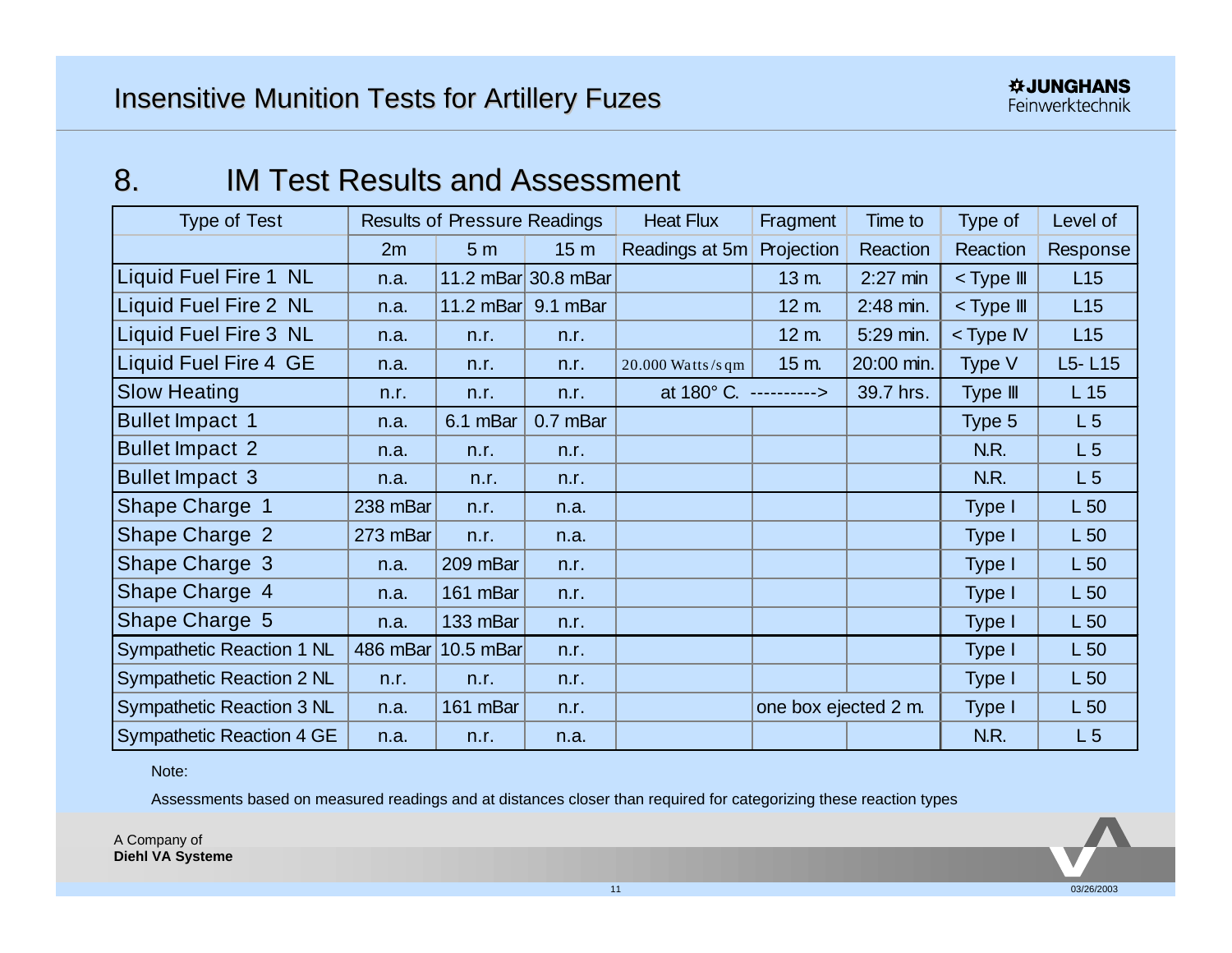## 9. IM Signature

- 9.1 Assigning types of reaction against the IM tests of small quantities of explosive stores such as fuzes demonstrated the results being
	- subjective
	- not scientific
	- not useful for any form of risk assessment
- 9.2 NIMIC's 1997 workshop realized this issue and recommended levels of response ( the distance in a horizontal plane where overpressures, thermal energies and fragment through did not exceed a set of values i.e. levels 5, 15 or 50 )
- 9.3 Following yardsticks were set : 2nd degree burns ( 142 Kj/sqm ) loss of hearing ( 5 kPa ) no fragment projection
- 9.4 The yardstick the DM 84 fuze could be assigned as Level 15 for fast and slow heating, a level 5 for bullet impact and sympathetic reaction test and a Level no greater than 50 for the Shape Charge Jet Test